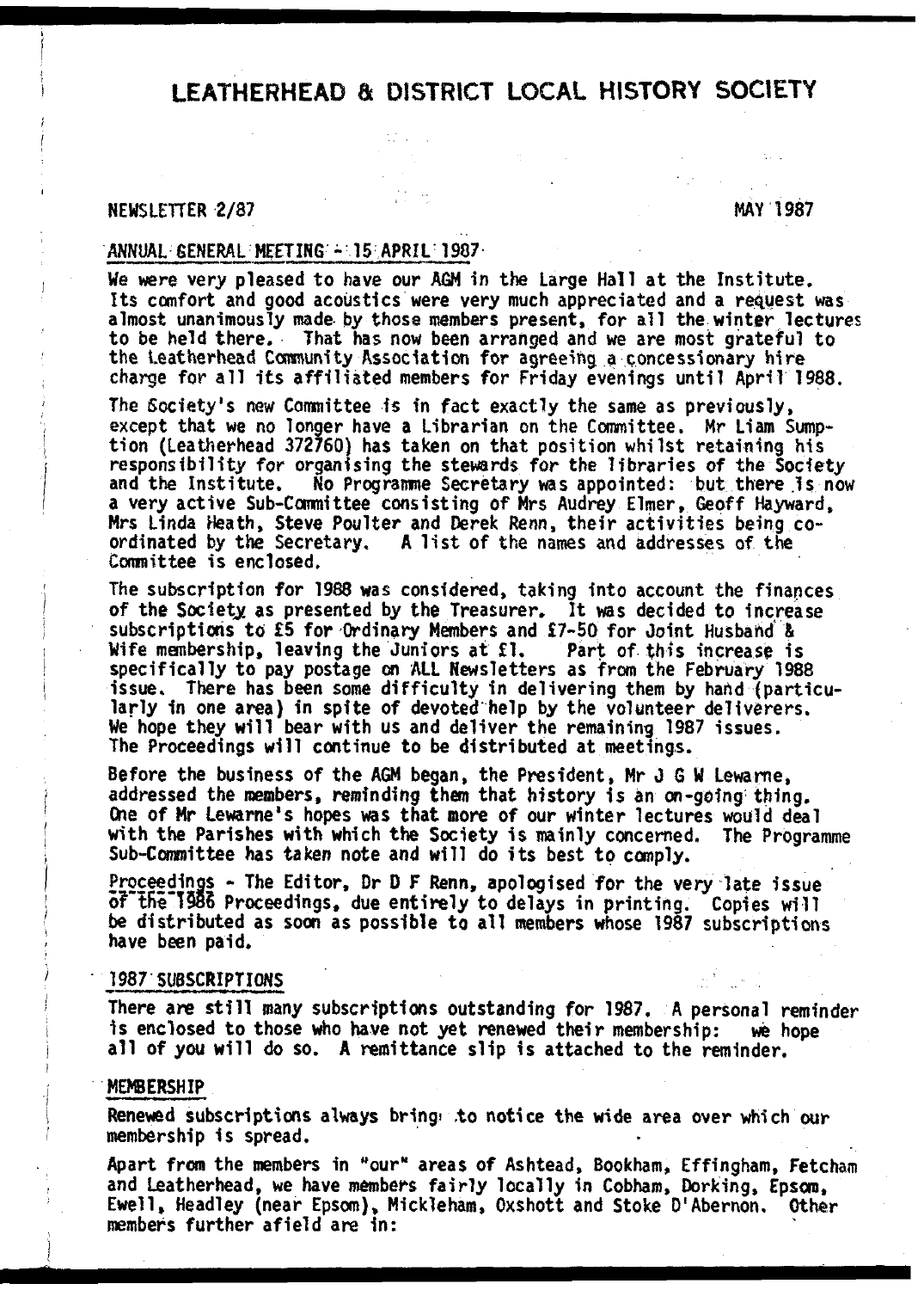**Betchworth - Bishops Stortford, Herts - Buxted, E Sussex - Crawley, Sussex - Cullen, Banffshire - East Horsley - Froroe, Somerset - Halloway, London K7 - Horsham, W Sussex - Kirkby Stephen, Cumbria - Mapperley, Nottingham - New Malden - Redhill - Rugby, Warwickshire - South Croydon - Tadworth - Wallington.**

**And furthestaway of a ll is Mr S C Maynard in Victoria, Australia.**

#### **NEW MEMBERS**

**We have great pleasure in welcoming the following new members:**

| Ashtead        | Fetcham                          | Leatherhead                                      |
|----------------|----------------------------------|--------------------------------------------------|
| Mrs L Thatcher | Mr D Dawson<br>Mr & Mrs G Powell | Mrs D Dodds<br>Mr & Mrs A Fry<br>Mr & Mrs T Hole |

#### **FUTURE PROGRAMME**

## **URGENT.1! - WEDNESDAY, 10 JUNE 1987 - VISIT TO LEATHERHEAD WATER WORKS**

Last year we had a talk by Mr W A Bryan of East Surrey Water Works. Apart from a most interesting talk, he gave details of the charity "Water Aid" **which is bringing fresh and safe water supplies to communities in underdeveloped countries.**

Mr Bryan has now arranged for us a visit to the Water Works, meeting there at 7pm'on Wednesday, 10 June. A brief tour of the pumping station will **be followed by a tour round the new'treatment works, finishing with coffee at approximately 8.30pm.**

There are quite a few stairways and walk-ways, some of which have open treads - therefore please wear appropriate shoes - definitely no high heels!

**The party w ill be restricted to 36 with three engineers guiding parties of 12** people. A booking form is enclosed: we are sorry the notice of this visit is so short. On this occasion a charge of *El each will be made*, all **of which w ill be handed over to the "Water Aid" charity as a "thank-you"** for both the talk and the visit. Your cheques should therefore be made out **to "Water Aid\* and they w ill a ll be forwarded to Mr Bryan together.**

### **SATURDAY, 1 8 JULY 1987 - LEATHERHEAD "WALK"**

Mr Stephen Fortescue will lead members on a "Walk" round some of the interesting places in Leatherhead. Meet at the Museum at 2.30pm. The walk will finish at the Museum, where it is hoped a cup of tea will be waiting.

### **SUNDAY, 20 SEPTEMBER 1987 - VISIT TO DORKING**

**The Curator of Dorking Museum, Mr Walker, i s leading a "Walk" round Dorking** of approximately one hour, after which he will open the Museum specially **for us.**

**Meet outside Dorking Halls at 2.30pm.**

The cost of this visit will be 50p and a booking form is enclosed. There will be an entry charge to the Museum of 20p each: please pay this yourself **on the day.**

We are most grateful to Mr Walker for arranging this afternoon visit.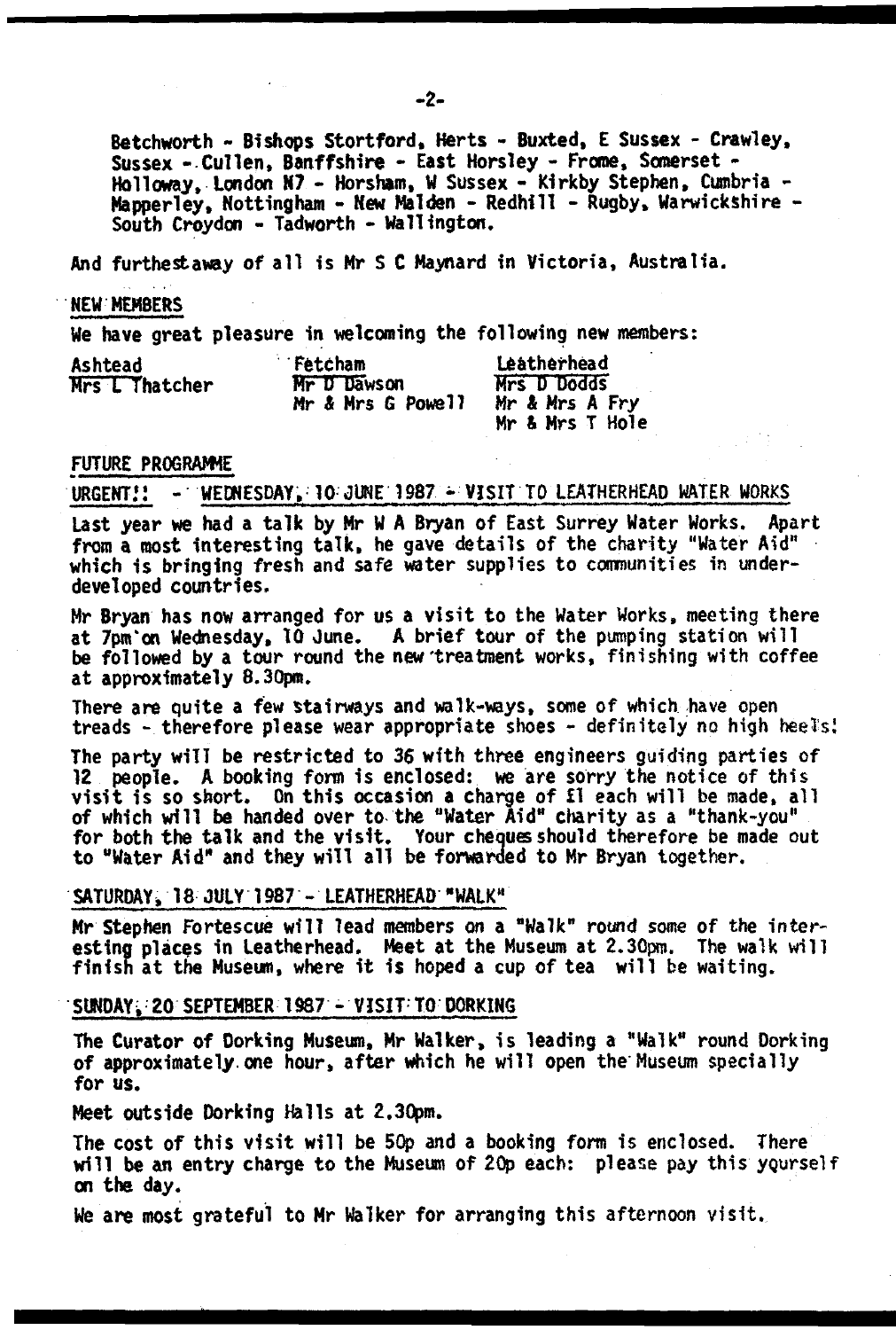### **ANNUAL DALLAWAY LECTURE - FRIDAY 16 OCTOBER 1987**

This lecture will be in the Large Hall of Letherhead Institute at 8.15pm **on Friday, 16 October 1987. We are very pleased to welcome as our speaker** Mr J E Bebbington, Warden & Director of Studies at Juniper Hall Field Centre, who will give an illustrated talk on "Wild Flowers and Butterflies<br>of the North Downs". Coffee will be available between 7.45pm and 8.15pm. Coffee will be available between 7.45pm and 8.15pm.

A silver collection will be made as in past years, and coffee will be 20p **a cup on th is occasion.**

### **PLACES OF INTEREST**

### Painshill Park, Esher

**On the public open days which started on Wednesday, 29 April 1987, anyone** who arrives at the Park on a Wednesday afternoon prompt at 2pm will enjoy a guided walk including light refreshments. (Last occasion of the season will be 28 October.) The Park entrance is on the A245 adjacent to Cobham **Bridge on the River Mole. Tickets are £2 for adults, £1-50 OAPs and £1** children. These will be sold at the gate together with brochures. Carparking is limited. The Park is still in the process of restoration, so **f a c ilit ie s are primitive. Take stout shoes and be prepared for a walk taking two hours.**

The Mayne Collection of Farming Bygones, Weir Mead Farm, Wheelers Lane, Brockham, telephone Betchworth 2094.

This collection will be open from 2 - 5.30pm on Bank Holidays Sunday and **Monday, May 24 and 25, and August 30 and 31.**

**The Weald & Dowtjand Open Air Museum, Singleton, Chichester Opening arrangements for th is year are:**

**1 April - 31 October 11am - 5pm every day**

**I November - 31 March 1988 Ham - 4pm on Wednesdays, Sundays & Bank Holidays**

**Admission charges are £2 for adults, £1-50 for OAPs and £1 for children.** During this spring the timber frame of a 17th century house from Reigate **High has been erected,**

#### **"OF GOOD REPORT"**

**The Society is publishing a booklet written by Mrs Linda Heath and called** "Of Good Report". This is a history of schools in Leatherhead from earliest times, though it is chiefly about the Church of England Schools from 1837 **onwards.**

The Booklet is now at the printers and will hopefully be available at the **end of May, price £3-50. It can be obtained through the Society, the** Museum and Mrs Heath herself (Leatherhead 372603).

### **SURREY MUSEUMS COUNCIL**

A pamphlet has been produced by Surrey Museums Council giving details of all<br>the many Museums in Surrey. A copy of the pamphlet is enclosed. A copy of the pamphlet is enclosed.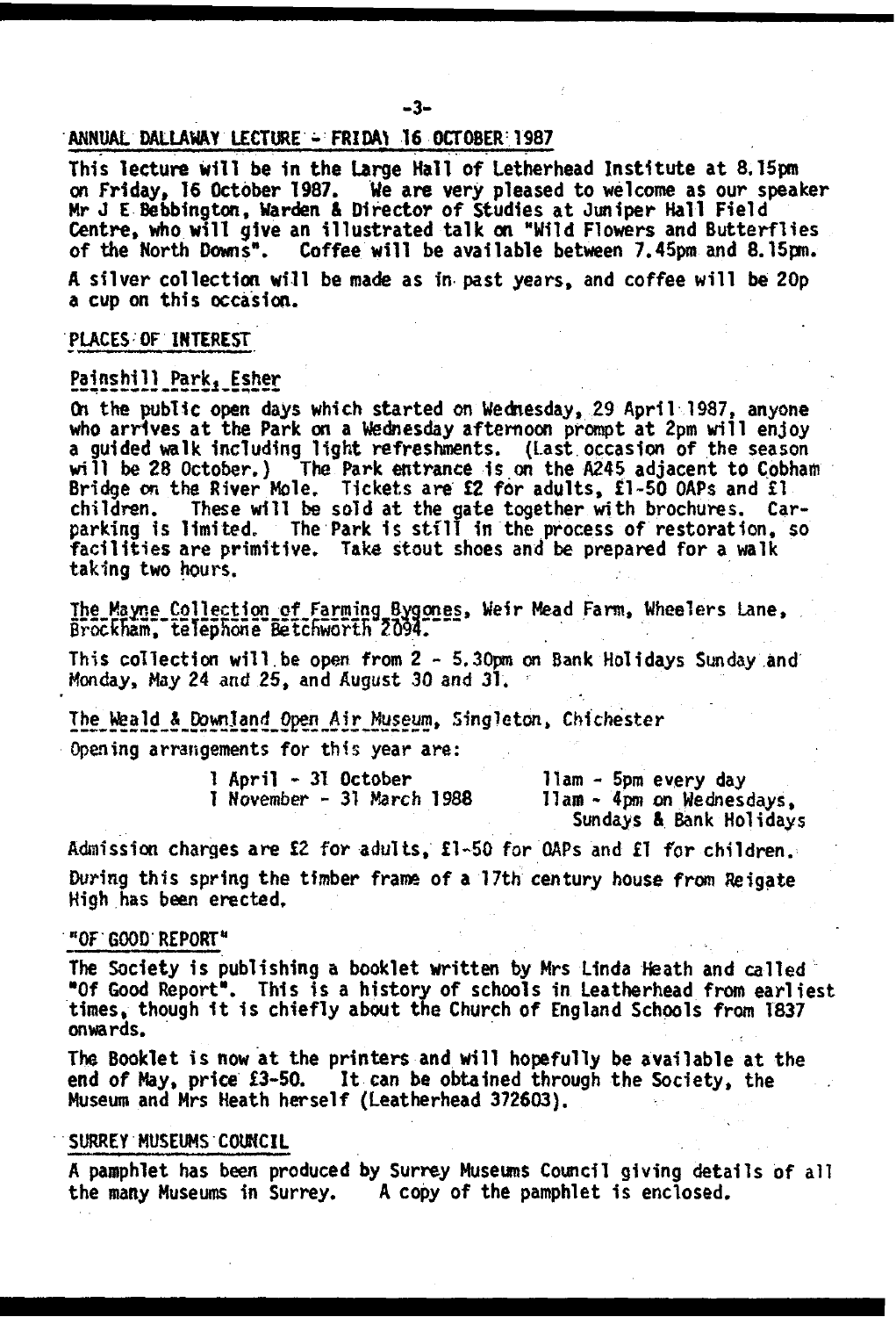### **SURREY LOCAL HISTORY C OUNCIL**

The Surrey Local History Council have asked their Member Societies to give publicity to their publication "Surrey History" and a leaflet is enclosed.

### SURREY-ARCHAEOLOGICAL: SOCIETY-COLLECTIONS

We are trying to build up a complete collection and if any member has any **of the following volumes which >he no longer requires, we should be most** grateful if he would donate them to the Society:

**Volumes dated 1855 to 1908. Subsequent to that date, Volumes 1 - 15, 17 - 22, 24 - 26, 30, 31, 33, 34, 36 and 40.**

Volumes may be left with any Committee member, or they may be left at the **Letherhead Institute Library on Tuesday or Friday afternoons or on Thursday**<br>mornings. They may also be left at the Museum on Friday mornings or on They may also be left at the Museum on Friday mornings or on **Saturdays from April to December.**

### **THE TROUBLE WITH HAMPTON COTTAGE - From David Bruce**

**A common problem with a ll centuries-old buildings adjacent to a road, is that whilst-the road is frequently repaired and improved iwith added layers** of hard surfacing - stone, gravel, tarmac, concrete - the building sits stolidly on its foundations (if any). The result is of course that the **road surface level gets higher relative to the interior floor level of the** building, with all the accompanying problems of damp penetration of the walls **When Hampton Cottage was purchased, Mole Valley stipulated that foundations,** concrete floors and a damp-proof course had to be installed. This was duly **done, but i t was found that the damp-proof course level was below ground** level, particularly towards the front of the house nearest the road.

There were at least two alternatives. Either we could lower the level of **the side path and front garden to a point two brick heights below the damp** proof course (and this might still be done with the side pathway, although **before doing so, the depth of the water supply pipe would need to be checked,** and kept buried sufficiently deep to avoid the water freezing in cold weather) although this could result in an unsightly "pit" in the front garden which could be dangerous and subject to the collection of stagnant<br>rainwater. Or the levels of the path and garden could be left as they we Or the levels of the path and garden could be left as they were, and gullies built to take the immediate ground level to the regulation two**brick depth below the damp-proof course. The second alternative was** adopted, but it is found, particularly in the front garden, that the qullies end up as recepticles of all the leaves, sweet packets, beer cans, plastic bags etc in our part of Leatherhead, and clearing out the gullies has become **a fa ir ly frequent and very unpleasant task for someone.**

To alleviate the problem it was decided to purchase cast iron grids (somewhat similar to the hot air grids seen in many churches) to cover at least the front garden gullies. These things are not cheap, and the five required cost, including VAT, £46. However, the Friends of the Leatherhead Museu **cost, including VAT, £46. However, the Friends of the Leatherhead Museum Luckily for the Museum, Ernest Armstrong has offered to make such adjustments to their size as may be necessary (as** always, nothing ever quite fits the space that it is required to fill) and **it is hoped that as soon as they are in sta lled , at least one ''Trouble with Hampton Cottage" w ill have been solved.**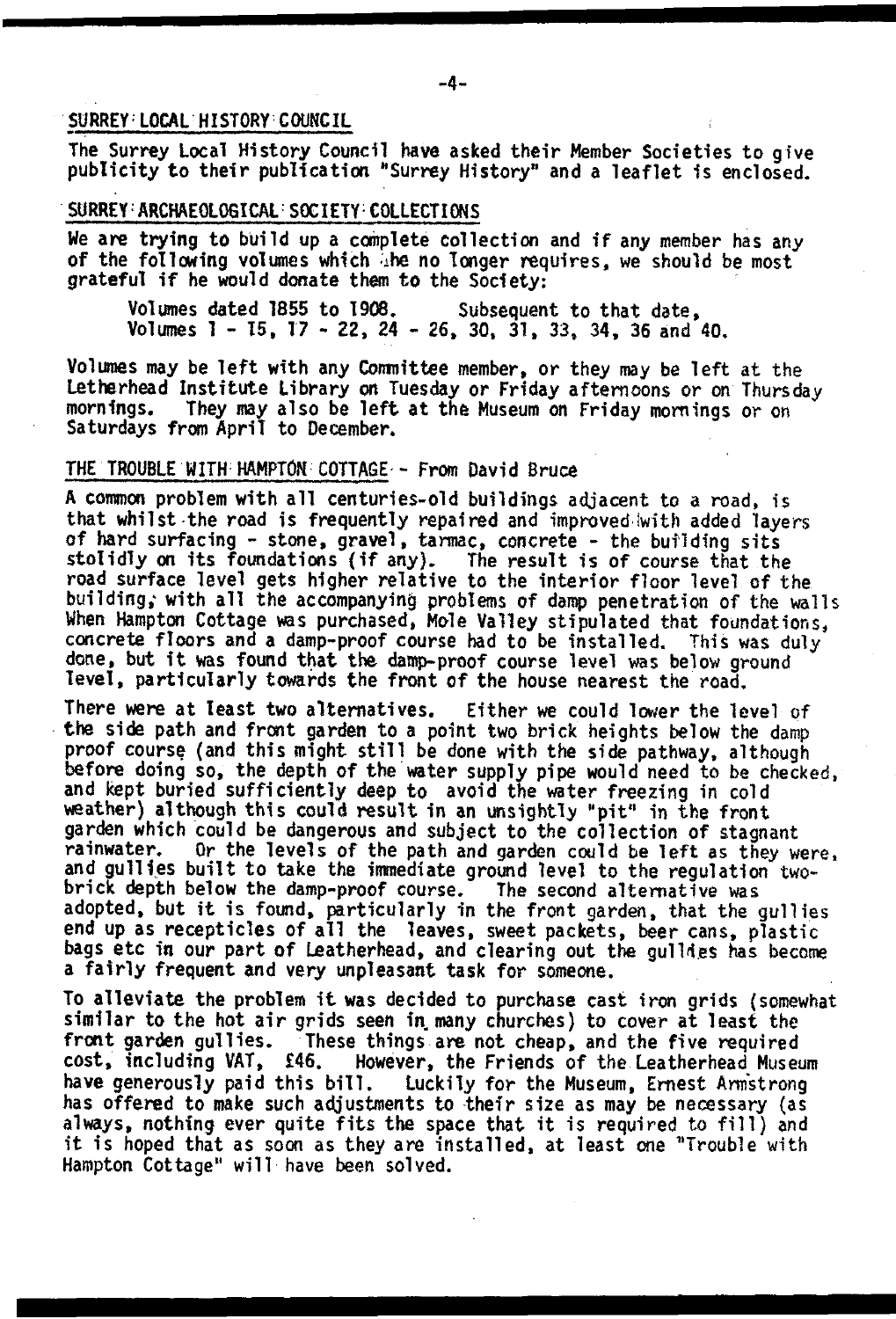### **MUSEUM STEWARDS ~ From David Bruce**

**We are sorry to learn that two of our faithful Friday morning stewards, Miss Pat Smith and Mr Alf Bailey, have decided that they can no longer con**tinue to do their monthly turn on the rota, due to pressure from their various other commitments. This is, of course, inevitable, and therefore **we must have a continual flow of new volunteers to plug the gaps when they** Anyone able and willing to give us three hours of their time over **a month (or even more infrequently) are urged to contact Joe Parry {Leatherhead 375359) in respect of the Friday morning rota, or Ralph Hume (Leatherhead 374520) in respect of the two Saturday rotas. Meanwhile,** thanks, Pat and AIf, for all your help - we hope you found it interesting **and worthwhile.**

#### **FUTURE DISPLAYS IN THE MUSEUM**

**Stephen Poulter is preparing an exhibition concerning the River Mole Swallow** Holes, which it is hoped will go on display in June. This will be followed **in September by an exhibition concerning the Schools of Leatherhead and** Ashtead, staged by Mrs May Cree and Mrs Linda Heath. **act as a useful backdrop to the forthcoming Society publication "Of Good Report", the story of the Leatherhead Schools, written by Linda Heath, which w ill, of course, be on sale in the Museum.**

### **J S SMITHS CYCLE MANUFACTURER, OF BOOKHAM**

**In conversation with Les Bowerman, who spoke to the Society recently on "Early Cycling in Surrey", he mentioned a Mr J S Smith who manufactured the "Invincible" bicycle somewhere near Waterloo, London, in the late** The interesting point is that Mr Smith is supposed to have lived in Bookham, but we have no mention of this gentleman in our **Records. If anyone can supply further details regarding his residence** in Bookham, or his work-place in London, will they please let David Bruce **(Bookham 58722) know.**

#### **MRS RONALD GREVILLE\* S;GOD-DAUGHTER**

**Members may have read the obituary of Sonia Cubitt in the newspapers on 19 August 1986,**

**Sonia was the youngest daughter of Mrs George Keppel, a "favourite" of Edward VII, and a frequent fellow-guest of his at Polesden Lacey. Mrs Greville was god-mother to Sonia Keppel and she was not pleased when Sonia** became engaged to a son of Lord Ashcombe who lived at Denbies. "Great Hostesses" (Constable, 1982) Brian Masters recounts the visit **Mrs Greville paid Denbies, and, refusing to leave her Rolls-Royce, forced** Lord Ashcombe to come out from the house to see what she wanted. called to tell you that I do not consider that your son is good enough **for tny god-daughter" she declared, and was driven straight back to Polesden Lacey, leaving his Lordship fuming on the drive. However, her mission was unsuccessful, and Sonia became Mrs Ronald Cubitt.**

### **SUNDRY FACTS FOR THE RECORDS - From David Bruce**

**The following items concerning a Fetcham Mill borehole, contained in an a rticle en titled "Lower Chalk of South-East England" by William James Kennedy, in Vol 80 1969 Part. 4 of Proceedings of the Geologists Association (pages 489/490) may not seem very important in themselves, but who can** say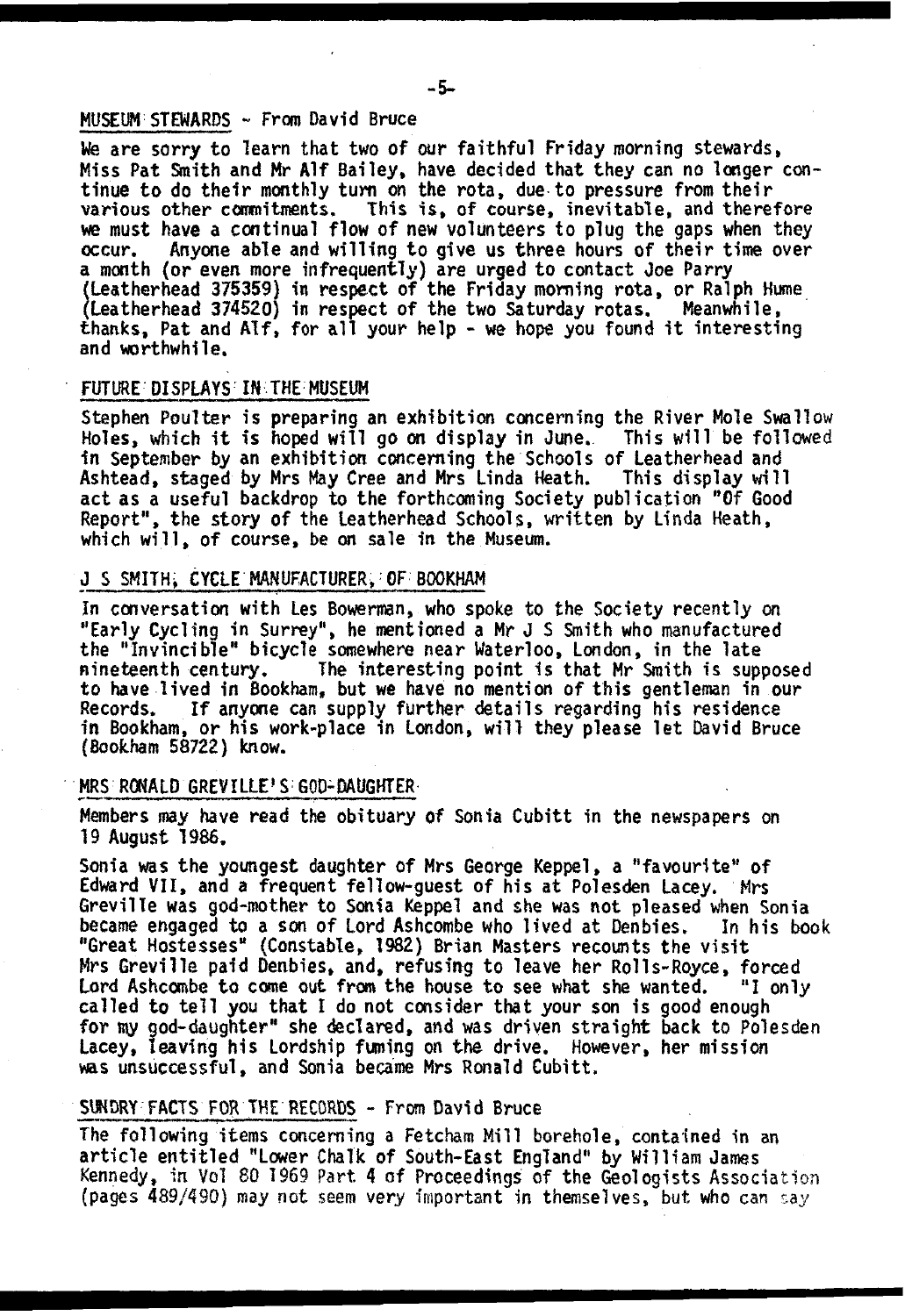**whether or not they night be.a valuable clue for some future researcher in 50 or TOO years time!**

**"........the recent Fetcham Mill borehole (TQ 15815650), however, penetrated 198ft (® 60m approx) of Lower Chalk (Gray, 1964)."**

Dealing with the fossils of the Upper Greensand, there is the following:

**"More detailed records are given (in Gray 1964), by Casey, who records** ammonites suggesting the substuderi sub-zone in the Fetcham Mill bore. **Pleurohoplites subvarious Spath is recorded from 43ft lOin (\* 13m) below the lowest occurrence of Schloenbachia, LepthopHtes cf pseudo**planus Spath an inch (2.5cm) lower, and Callihoplites of tetragonus **(Seeley) 12ft (\* 4cm) lower s t i l l , in the top of the Gault."**

"At Fetcham Mill there is thus no less than 52ft 4in (16m) of Upper **Greensand and some Gault of dispar Zone age, of which the upper 41ft** (13m) is younger than part at least of the substuderi sub-zone."

**"At Fetcham M ill, the Geological Survey record 5 ft llin (1.9m) of 'Choritic Mari'.**

**This is the sort of material concerning our area that one comes across in the most unlikely of places, and judging by the almost complete lack of** input by most of our 300 or so members over the last eighteen years to my knowledge, they are totally disregarded and probably thereby lost for ever. This is one field in which every member could play an important role in **helping to make our Records even more complete. One new fact recorded could lead another member to add twertty more on the sane or similar subject.**

Incidentally, the volume of "Proceedings of the Geologists Association" **mentioned above was picked up at a jumble sale.**

#### **DIPLOMA / MA IN REGIONAL HISTORY**

**Brighton Polytechnic - Department of Humanities - have sent us 20 copies of th eir syllabus of the course routes to a diploma or MA in Regional History.**

Please ask the Secretary for a copy of the Syllabus if you are interested.